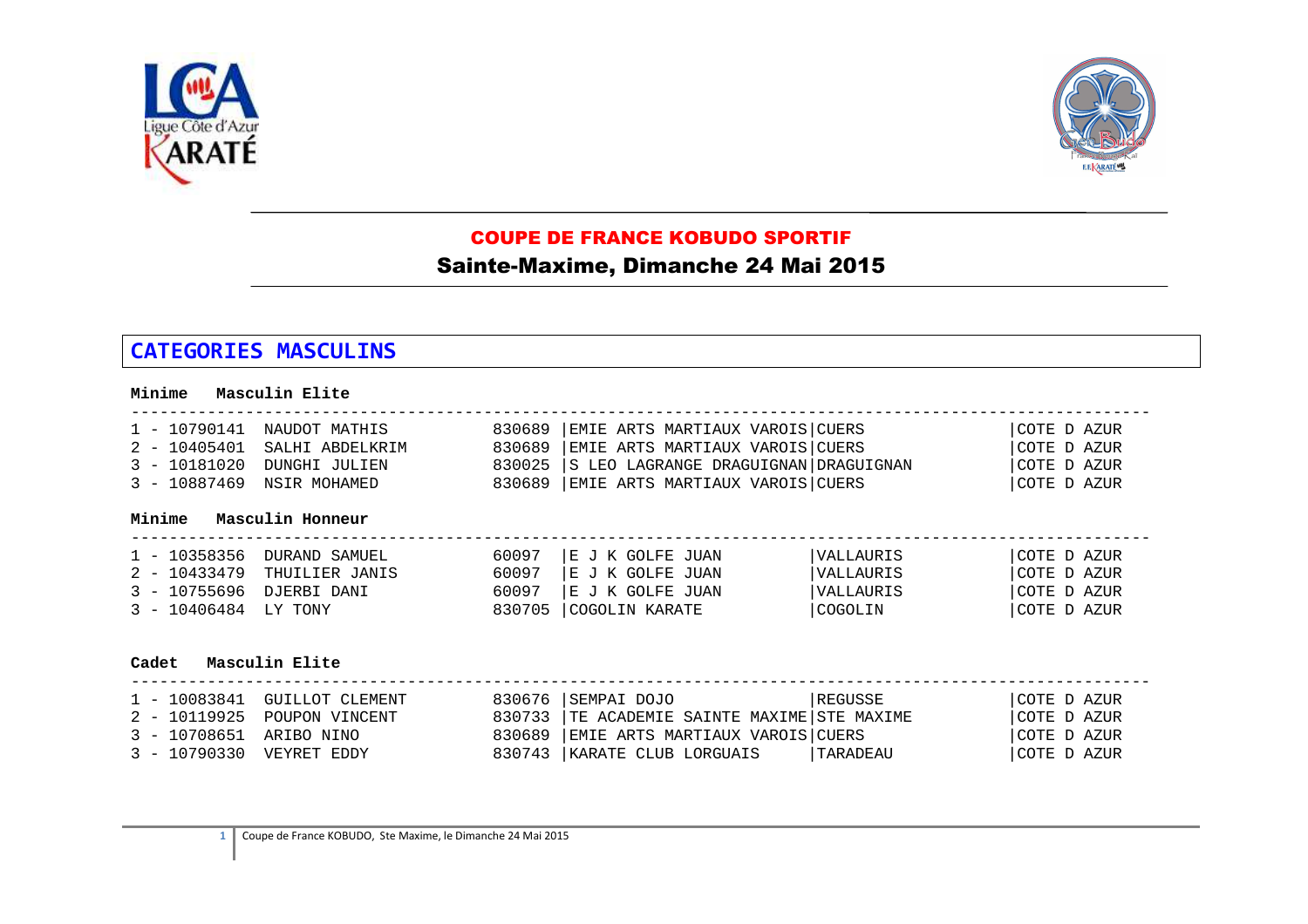## **Cadet Masculin Honneur**

|                          |                                                                                                                                              |  | 1 - 10419127 AYDIN ALPEREN 830627  CLUB DE KARATE DU MUY   LE MUY<br>2 - 10614405 FATNASSI DANY 60775   YOSHITAKA SHOTOKAN JUTSU NICE<br>3 - 10796166 LETAILLEUR ANGEL 830705   COGOLIN KARATE   COGOLIN |           | COTE D AZUR |  |  |
|--------------------------|----------------------------------------------------------------------------------------------------------------------------------------------|--|----------------------------------------------------------------------------------------------------------------------------------------------------------------------------------------------------------|-----------|-------------|--|--|
|                          |                                                                                                                                              |  |                                                                                                                                                                                                          |           | COTE D AZUR |  |  |
|                          |                                                                                                                                              |  |                                                                                                                                                                                                          |           | COTE D AZUR |  |  |
| 3 - 10537898 VIGNON YVAN |                                                                                                                                              |  | $60775$   YOSHITAKA SHOTOKAN JUTSU NICE                                                                                                                                                                  |           | COTE D AZUR |  |  |
| Junior Masculin Elite    |                                                                                                                                              |  |                                                                                                                                                                                                          |           |             |  |  |
|                          |                                                                                                                                              |  | 1 - 10637543 BONFIGLIO LUCAS 830689   EMIE ARTS MARTIAUX VAROIS   CUERS                                                                                                                                  |           | COTE D AZUR |  |  |
|                          |                                                                                                                                              |  | 2 - 10299198 CHASSEREAU DENIS MARC 830689 EMIE ARTS MARTIAUX VAROIS CUERS                                                                                                                                |           | COTE D AZUR |  |  |
|                          |                                                                                                                                              |  | 3 - 10146493 LANTERI THOMAS 60775   YOSHITAKA SHOTOKAN JUTSU NICE                                                                                                                                        |           | COTE D AZUR |  |  |
| Senior Masculin Elite    |                                                                                                                                              |  |                                                                                                                                                                                                          |           |             |  |  |
|                          |                                                                                                                                              |  | 1 - 9345386 CREMIEUX PASCAL 830689   EMIE ARTS MARTIAUX VAROIS   CUERS                                                                                                                                   |           | COTE D AZUR |  |  |
|                          | 2 - 9545984 GUILLOT AXEL 830676 SEMPAI DOJO                                                                                                  |  |                                                                                                                                                                                                          | REGUSSE   | COTE D AZUR |  |  |
|                          |                                                                                                                                              |  | $3 - 10471601$ ROUX UGO<br>$3 - 10848583$ PAPE RIC 330689 EMIE ARTS MARTIAUX VAROIS CUERS<br>$4 - 10848583$ PAPE RIC 330743 KARATE CLUB LORGUAIS TARADEAU                                                |           | COTE D AZUR |  |  |
|                          |                                                                                                                                              |  |                                                                                                                                                                                                          |           | COTE D AZUR |  |  |
| Senior Masculin Honneur  |                                                                                                                                              |  |                                                                                                                                                                                                          |           |             |  |  |
|                          |                                                                                                                                              |  |                                                                                                                                                                                                          |           |             |  |  |
|                          |                                                                                                                                              |  | 1 - 9083868 RALLO LUDOVIC 830696   ARATE CHIN CHAKU PUGETOIS   PUGET VILLE                                                                                                                               |           | COTE D AZUR |  |  |
|                          |                                                                                                                                              |  | 2 - 10371549 HEYNRAET MAXIME 60097  E J K GOLFE JUAN                                                                                                                                                     | VALLAURIS | COTE D AZUR |  |  |
|                          |                                                                                                                                              |  |                                                                                                                                                                                                          |           | COTE D AZUR |  |  |
|                          |                                                                                                                                              |  | 3 - 9062536 TOQUE CYRIL 830705 COGOLIN KARATE (COGOLIN )<br>3 - 10825028 GUILLO JEANBAPTISTE 830627 CLUB DE KARATE DU MUY  LE MUY                                                                        |           | COTE D AZUR |  |  |
| Vétérans 1 Masculin      |                                                                                                                                              |  |                                                                                                                                                                                                          |           |             |  |  |
|                          |                                                                                                                                              |  | $1$ - 10855240 TOMA SEBASTIEN 830627   CLUB DE KARATE DU MUY   LE MUY                                                                                                                                    |           | COTE D AZUR |  |  |
|                          |                                                                                                                                              |  |                                                                                                                                                                                                          |           | COTE D AZUR |  |  |
|                          |                                                                                                                                              |  |                                                                                                                                                                                                          |           | COTE D AZUR |  |  |
|                          |                                                                                                                                              |  | 2 - 942607 FONTAINE ALAIN 60690  IZUMI DOJO   NICE<br>3 - 10855246 LOPEZ STEPHANE 830627  CLUB DE KARATE DU MUY   LE MUY<br>3 - 10651249 MAS LAURENT 830689   EMIE ARTS MARTIAUX VAROIS   CUERS          |           | COTE D AZUR |  |  |
| Vétérans 2 Masculin      |                                                                                                                                              |  |                                                                                                                                                                                                          |           |             |  |  |
|                          |                                                                                                                                              |  | 1 - 10651249 MAS LAURENT 630689 EMIE ARTS MARTIAUX VAROIS CUERS                                                                                                                                          |           | COTE D AZUR |  |  |
| Vétérans 3<br>Masculin   |                                                                                                                                              |  |                                                                                                                                                                                                          |           |             |  |  |
|                          | 1 - 3011578 DUTHE DIDIER<br>2 - 9579630 BOURBOUJAS BERNARD 60097 E J K GOLFE JUAN<br>3 - 10174129 RAYMOND ALAIN 830743 KARATE CLIB LOBOUTATO |  |                                                                                                                                                                                                          | LE MUY    | COTE D AZUR |  |  |
|                          |                                                                                                                                              |  |                                                                                                                                                                                                          | VALLAURIS | COTE D AZUR |  |  |
|                          |                                                                                                                                              |  | 830743   KARATE CLUB LORGUAIS                                                                                                                                                                            | TARADEAU  | COTE D AZUR |  |  |
|                          |                                                                                                                                              |  |                                                                                                                                                                                                          |           |             |  |  |

۰

**2** Coupe de France KOBUDO, Ste Maxime, le Dimanche 24 Mai 2015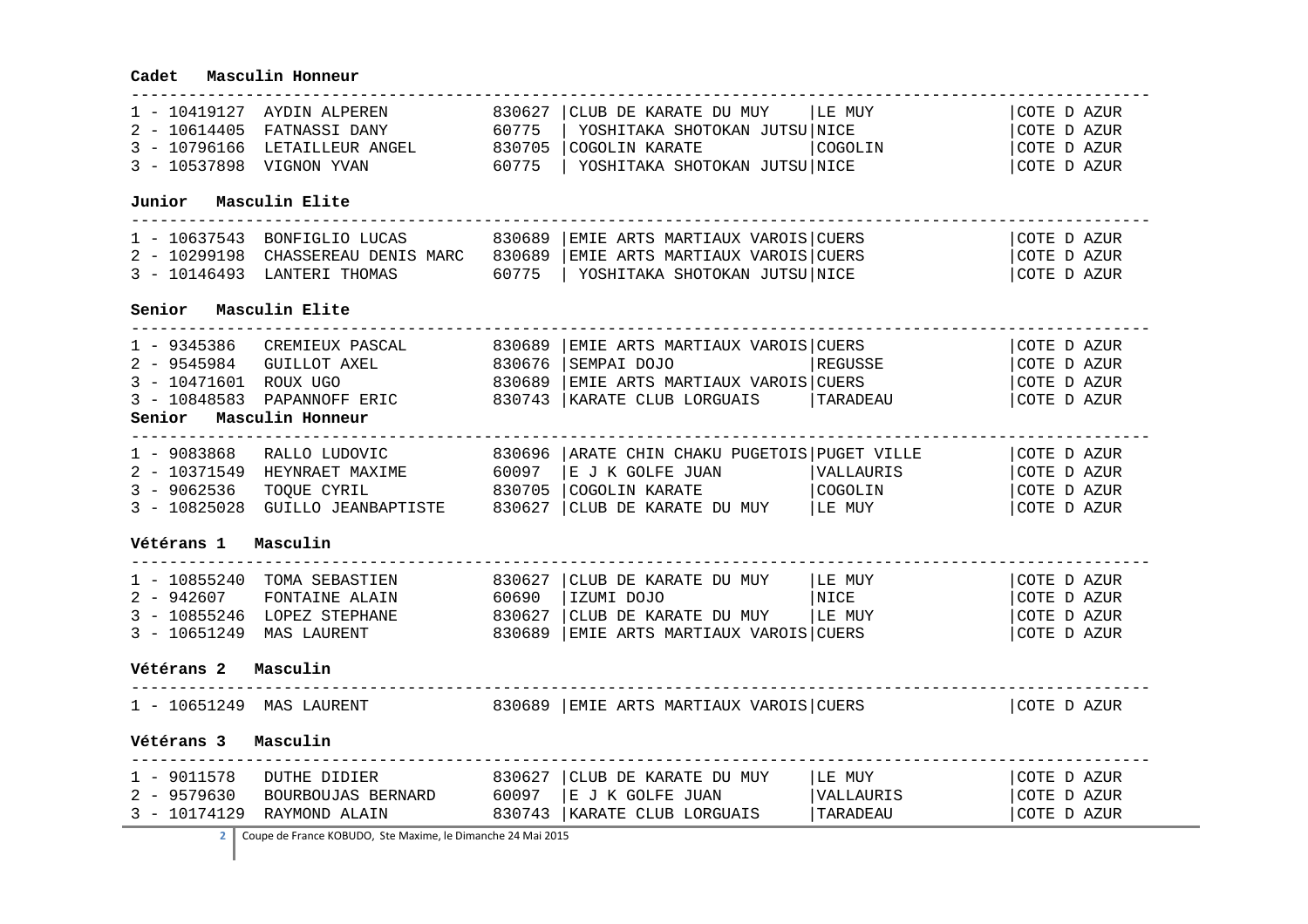## **Poussin Masculin**

|                          | 1 - 10822346 TEISSIER KERYAN | 830689 EMIE ARTS MARTIAUX VAROIS CUERS |         | COTE D AZUR |
|--------------------------|------------------------------|----------------------------------------|---------|-------------|
|                          | 2 - 10809679 BOURGEOIS ETHAN | 830676 SEMPAI DOJO                     | REGUSSE | COTE D AZUR |
| 3 - 10829087 SHALA ASTON |                              | 830627 CLUB DE KARATE DU MUY           | ILE MUY | COTE D AZUR |
| 3 - 10829329 BORGNIC NEO |                              | 830676  SEMPAI DOJO                    | REGUSSE | COTE D AZUR |

#### **Pupille Masculin**

| 1 - 10451202 CORNELIE KECY                                    | 60775   YOSHITAKA SHOTOKAN JUTSU NICE |         | COTE D AZUR |
|---------------------------------------------------------------|---------------------------------------|---------|-------------|
| 2 - 10800765 BOOKEBBOUS AMINE                                 | 830705   COGOLIN KARATE               | COGOLIN | COTE D AZUR |
| 3 - 10822344 GALLEL MOHAMED ALI                               | 830705 COGOLIN KARATE                 | COGOLIN | COTE D AZUR |
| 3 - 10484997 ABDALLAH NEDJAIMI RAYANE 830705   COGOLIN KARATE |                                       | COGOLIN | COTE D AZUR |

#### **Benjamin Masculin**

| 830027   MUNICIPALE SP& LOISFREJUS   FREJUS<br>1 - 10200899 KLAI MAXIME          | COTE D AZUR |
|----------------------------------------------------------------------------------|-------------|
| 830705 COGOLIN KARATE<br>COGOLIN<br>2 - 10459241 HUDSON PIERRE                   | COTE D AZUR |
| 60097  E J K GOLFE JUAN<br><i><b>SALLAURIS</b></i><br>3 - 10718586 NESME EMERICK | COTE D AZUR |
| 830689 EMIE ARTS MARTIAUX VAROIS CUERS<br>3 - 10887471 NSIR HAMZA                | COTE D AZUR |

# **CATEGORIES FEMININS**

#### **Minime Féminin**

| 1 - 10888932 BURGER LEA |                              | 830743   KARATE CLUB LORGUAIS               | TARADEAU        | COTE D AZUR |
|-------------------------|------------------------------|---------------------------------------------|-----------------|-------------|
|                         | 2 - 10885057 HAMELIN ANAE    | 830743   KARATE CLUB LORGUAIS               | TARADEAU        | COTE D AZUR |
|                         | 3 - 10205451 DEL FABRO CHLOE | 830743   KARATE CLUB LORGUAIS               | <i>TARADEAU</i> | COTE D AZUR |
|                         | 3 - 10669856 GARESCHE ELISA  | 830025 S LEO LAGRANGE DRAGUIGNAN DRAGUIGNAN |                 | COTE D AZUR |

#### **Poussin Féminin**

| 1 - 10729389 PAVONE LENA |                             | 830689 EMIE ARTS MARTIAUX VAROIS CUERS |         | COTE D AZUR |
|--------------------------|-----------------------------|----------------------------------------|---------|-------------|
|                          | 2 - 10829334 BORGNIC THAIS  | 830676  SEMPAI DOJO                    | REGUSSE | COTE D AZUR |
|                          | 3 - 10668963 CRETIN LAURE   | 830705 COGOLIN KARATE                  | COGOLIN | COTE D AZUR |
|                          | 3 - 10792857 BOUCHARD CHLOE | 830705 COGOLIN KARATE                  | COGOLIN | COTE D AZUR |